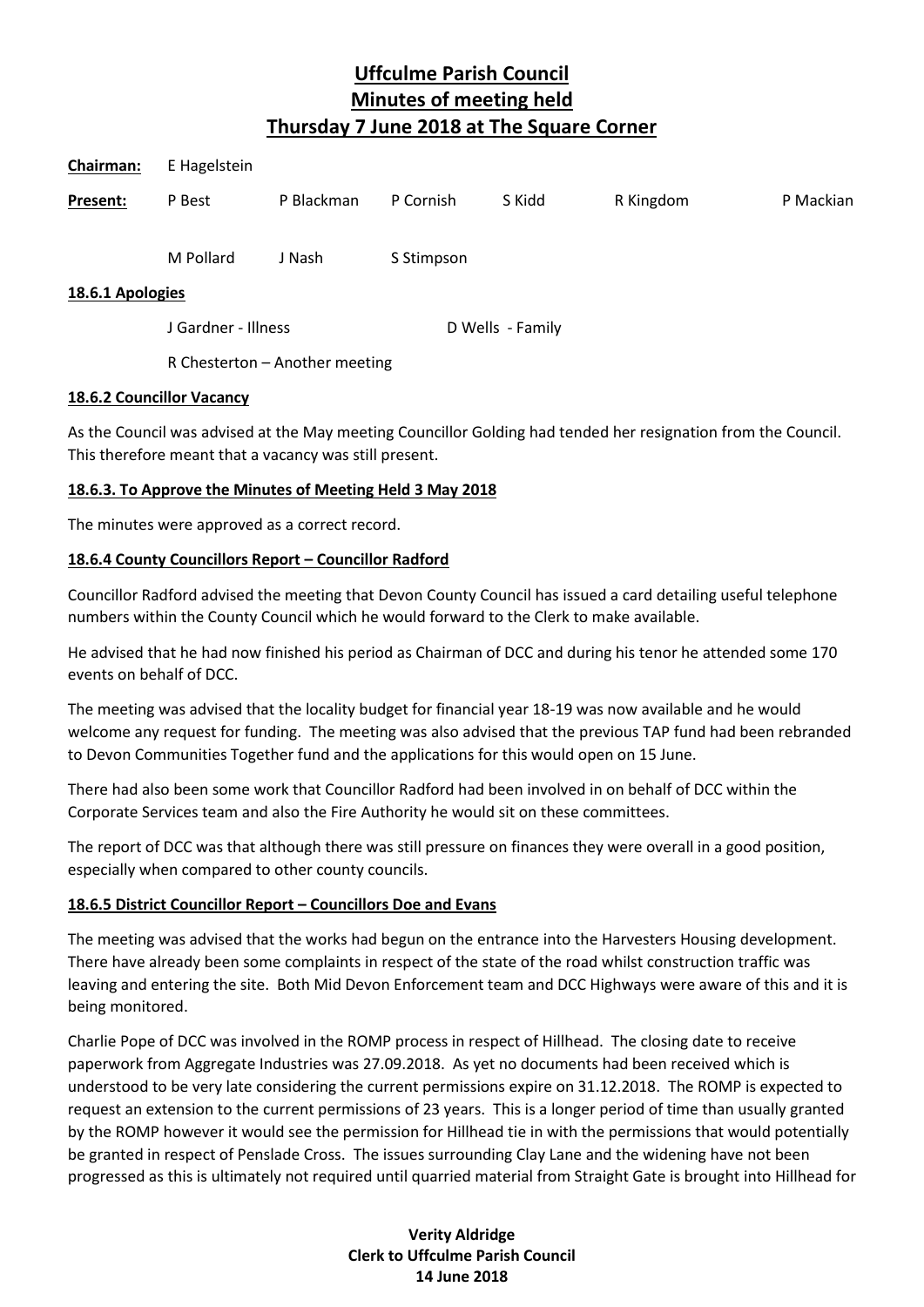processing. There are a number of issues at Straight Gate in terms of getting access to the sand and gravel and therefore this is causing the delay.

It was expected that the Landfill site would close by the end of the year, with all waste coming from the site now from Somerset. All of MDDC refuse waste is now sent to the incinerator at Exeter.

The composting site within Broadpath, which is owned by DCC is thought to be in the early stages of negotiations regarding potential sale.

The meeting was reminded once again that the smells from the Landfill should be reported on the Environment Agency hotline.

#### **Councillor Doe**

There had been a new appointment within MDDC as an overall manager for customer services within the District Council. It seems that the new member of staff is looking to make changes and ensure that the service customers receive when they telephone the district council is much improved. This will result in some significant changes over the next couple of years.

Councillor Doe reminded the meeting that it if any parishioners weren't able to arrange for their refuse to be taken to the kerbside then they could request an assisted collection. If anybody new of somebody in need of this service they should contact Councillor Doe.

Councillor Doe also advised that there is a service within MDDC that if there is a bereavement you can contact one department who will then effectively deal with all the MDDC departments on the bereaved families behalf.

The works on the Premier Inn within Tiverton have now started.

There is currently a tender in progress to improve the appearance of the Pannier Market within Tiverton and it is hoped that the District Council will receive a number of tenders towards this exiting project. As an interim measure the District Council has decided to remove a tree from within the Pannier Market as it has been found that this tree was often used as a drugs drop/pick up point.

The District Council now has 3 new social housing developments in progress, these include Burlescombe & Palmerston Park.

The results of the walkabout in and around Uffculme were generally quite positive with the MDDC Housing Officers taking note of the few issues in and around the area. One of the main issues was at Ashely Close where the grass was some 3-4 foot high due to MDDC staff not being able to get access to the area, following the closure of access through Belle Vue. This meant that the grass hadn't been cut for some 12 months plus and therefore was becoming an issue. The Housing officers were going to take this back to the offices and see whether something could be arranged within the conditions related to Belle Vue.

On the whole the officers were very happy with Uffculme.

# **18.6.6 Finance**

#### **18.6.6.1 To Approve the May Financial Statement**

Approved as official Council minutes.

#### **18.6.6.2 To Approve 17-18 Financial Accounts**

Approved as official Council minutes.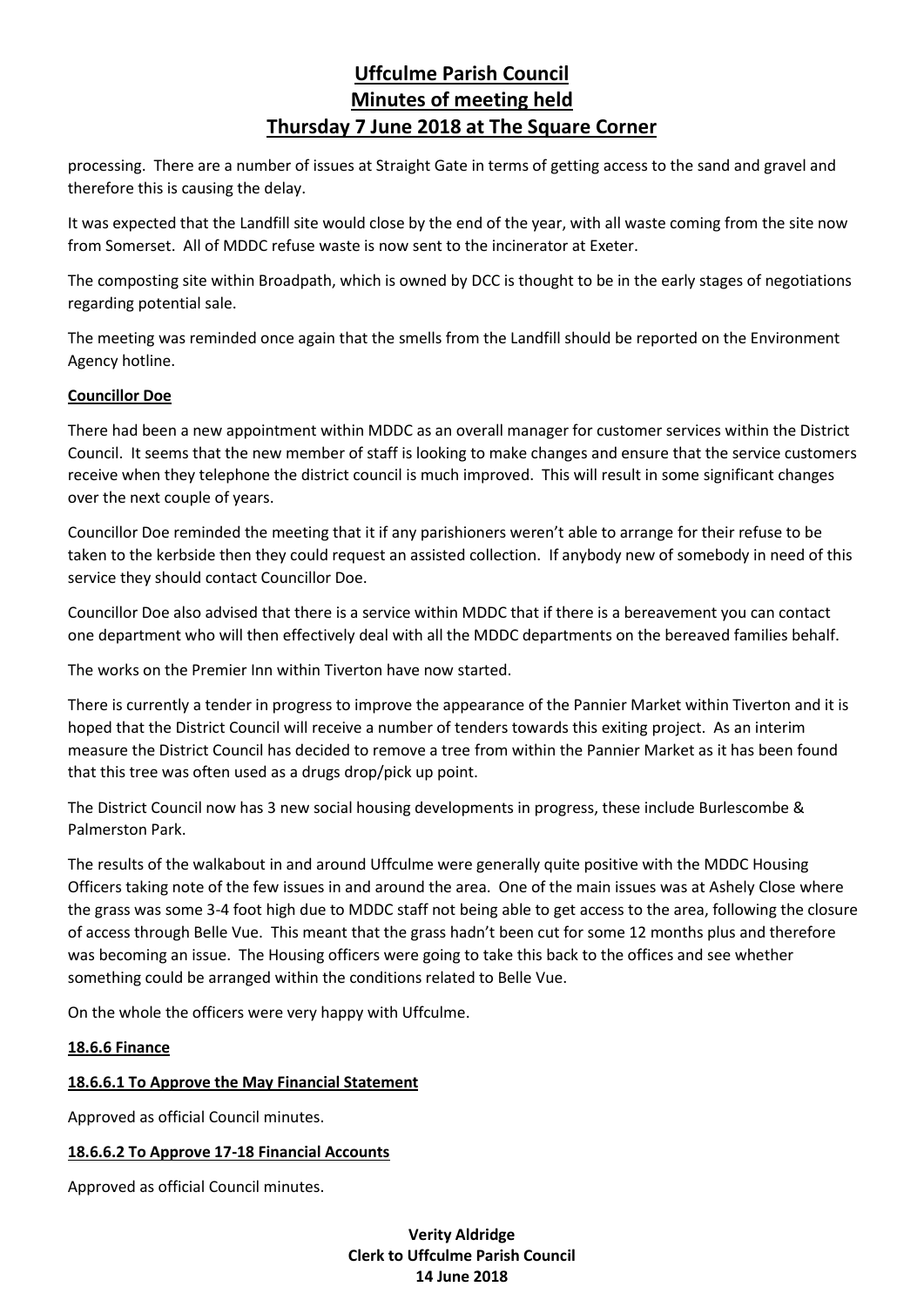#### **18.6.6.3 Marker Pond**

The Clerk, despite chasing Westwood, had no progress update on whether a lease could be granted in respect of the Markers Pond site.

The meeting discussed that the resident who attended the annual meeting in May had had a successful meeting with Westwood Housing to establish whether they would clear the area of debris that had been left after trees had been felled. It had been noted that Westwood seemed somewhat reluctant to spend any funds on the area.

The Clerk would chase and update on the discussions she had regarding a proposed lease.

#### **18.6.6.4 Jess Grass Cutting**

Following the May meeting the Clerk had instructed the bank below the Rec to be cut and it had been agreed that this would be cut at £45 a time. This was to carry on throughout the 2018 cutting season and would be reviewed along with the ongoing grass cutting contract later this year.

#### **18.6.6.5 BMX Track Skate Park**

Councillor Pollard had suggested to the meeting that we are looking to arranging for the area above the Rec which is currently designed to be used as a BMX track to be converted to a Skate park. Councillor Pollard had made contact with a company who had given an initial quote of £80 – 100,000. The meeting agreed that this was a significant amount of money and although the meeting was advised that there would be a significant amount of grant funding available there would still be a relatively large cost to the Parish Council in arranging this. It was agreed that Councillor Nash would arrange with Councillor Pollard to find out if the school would be willing to be involved in establishing whether there was a demand for a skate park within the village. If it was found that the children did want a skate park, then we would look into the options.

# **18.6.7 Business Arising**

# **18.6.7.1 Uffculme Central**

Following the discussions at the Annual Parish meeting and the Annual Parish Council meetings in May the Clerk had received an e mail from Sue Warren, Conservation Officer within MDDC, on the 6 June to advise that she would shortly be leaving the council. It had been agreed at the May meeting the Clerk would look to arrange a meeting with the Conservation officers and our Ward councillors in due course to discuss the proposals for The Square and this will be arranged although it should be noted the conservation officer will no longer be Sue Warren.

The Clerk had written to Sue Warren thanking her for all of her assistance over the years and wished her well.

# **18.6.7.2 Mid Devon Local Plan**

The Clerk advised she had received an update from MDDC in respect of the scheduled dates for the preliminary hearings regarding J27. These were scheduled for 20/21 September at the Tiverton hotel. The Clerk was unable to attend on both of these dates and had therefore already contacted the former Clerk, Francis Welland, who had previously agreed to attend the hearings on the Parish Councils behalf, and he is aware of the dates. The Clerk had also arranged for all future correspondence to be sent to her and Mr Welland.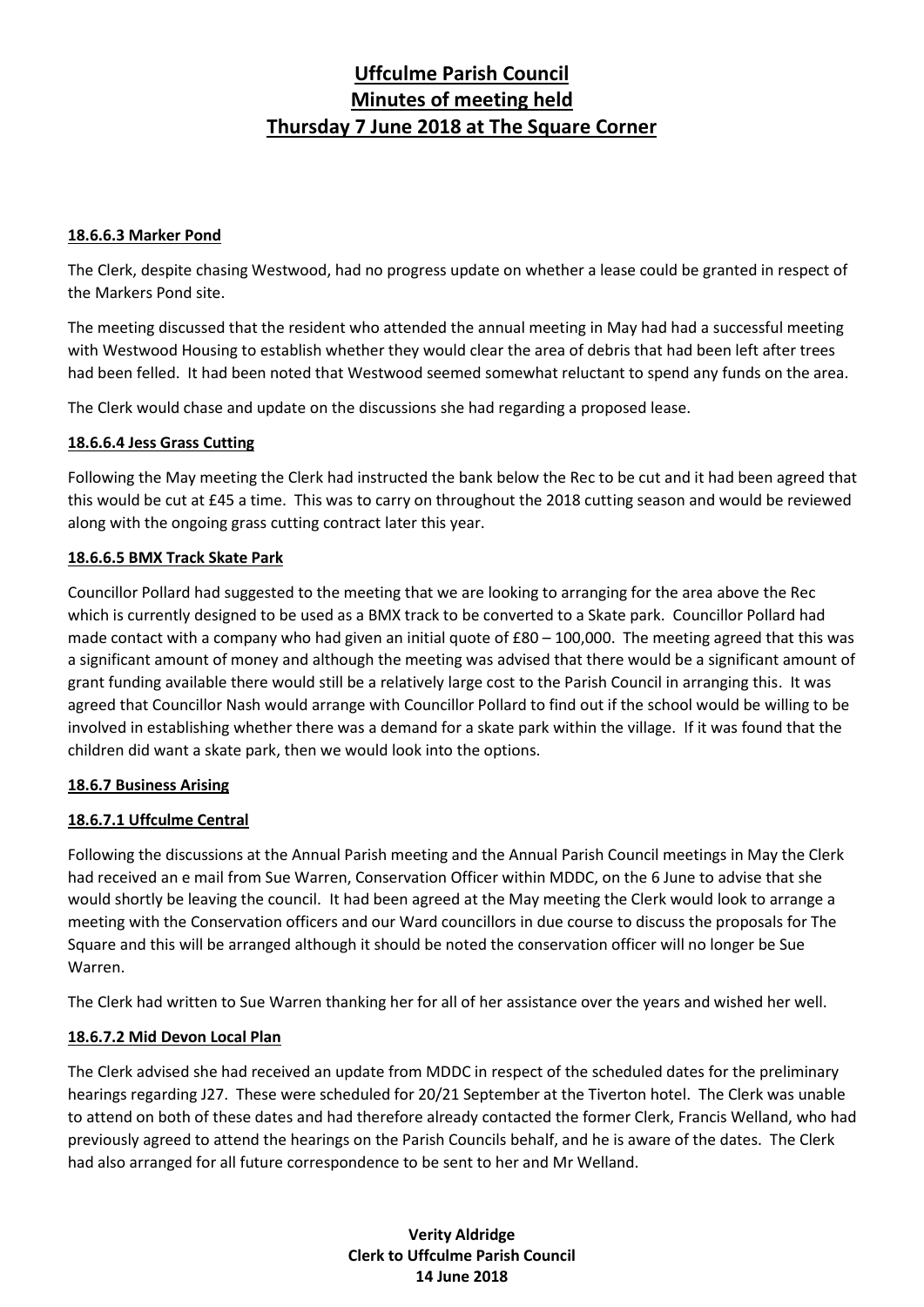# **18.6.7.3 Landfill Site at Broadpath**

A meeting was scheduled for Monday 12 June.

The meeting discussed that there had been a lot of silt on the road recently and it was suggested that at the liaison meeting a wheel wash or an improved use of the wheel wash might be beneficial.

Councillor Haglestein had discussed the footpath which goes up Sandy Lane with the DCC Footpath co-ordinator Stewart Howells and it had been agreed that the horse gate at the far end of Sandy Lane would be moved to below the farmers field which would hopefully mean that the gate would be able to remain locked. The gate that had been moved from the top of the lower side of Sandy Lane to the bottom, off Ashely Road had been agreed by DCC as being a much better position, although it had been agreed that the height of the gate needed to be adjusted slightly.

# **18.6.7.4 ABN Feed mill**

As with the Broadpath liaison, a meeting had been arranged for Monday 12 June. The meeting was not made aware of any known or impending issues regarding the feed mill.

# **18.6.7.5 Uffculme Mens Club**

After the May meeting the Clerk had written to the Men's Club to advise that the Council had received complaints about the mess outside the club. Due to no known contact within the Men's Club the Clerk had sent this via Steve Wildey who had agreed to pass on our concerns. Steve Wildey was also able to advise that he thought following an AGM the new officers were as follows:

Chairman - Daniel Hullatt

Secretary - Jim Alford

Assistant Secretary - Ricky Berner

# **18.6.7.6 Uffculme Bowling Club**

The meeting was advised that the Bowling Club would be holding its Open Day on Saturday 9 June and the Parish Council had been invited to attend. The event was to raise the profile of the Bowling Club and to raise funds for the presidents chosen charity, Brace.

# **18.6.7.7 Green Team**

The meeting was advised that the Green Team had concerns over people using drawing pins in the trees along the railway line to post notices. It was suggested that the Green Team contact the Uffculme Trust who own the Railway Line and suggests that perhaps a notice board is placed at the Coldharbour end of the line for notices.

# **18.6.8 Police Report**

There had been no further communication from the local policing team in respect of events they were organising for community engagement with Parish Councils.

# **18.6.9 Highway Matters – Road & Traffic**

# **18.6.9.1 Issues Around School Traffic**

It continues to be an issue at school drop off and collection time with the large number of vehicles in and around Ashley Road, and Meadow View. It is hoped that the Parish Council will be able to work with the primary school